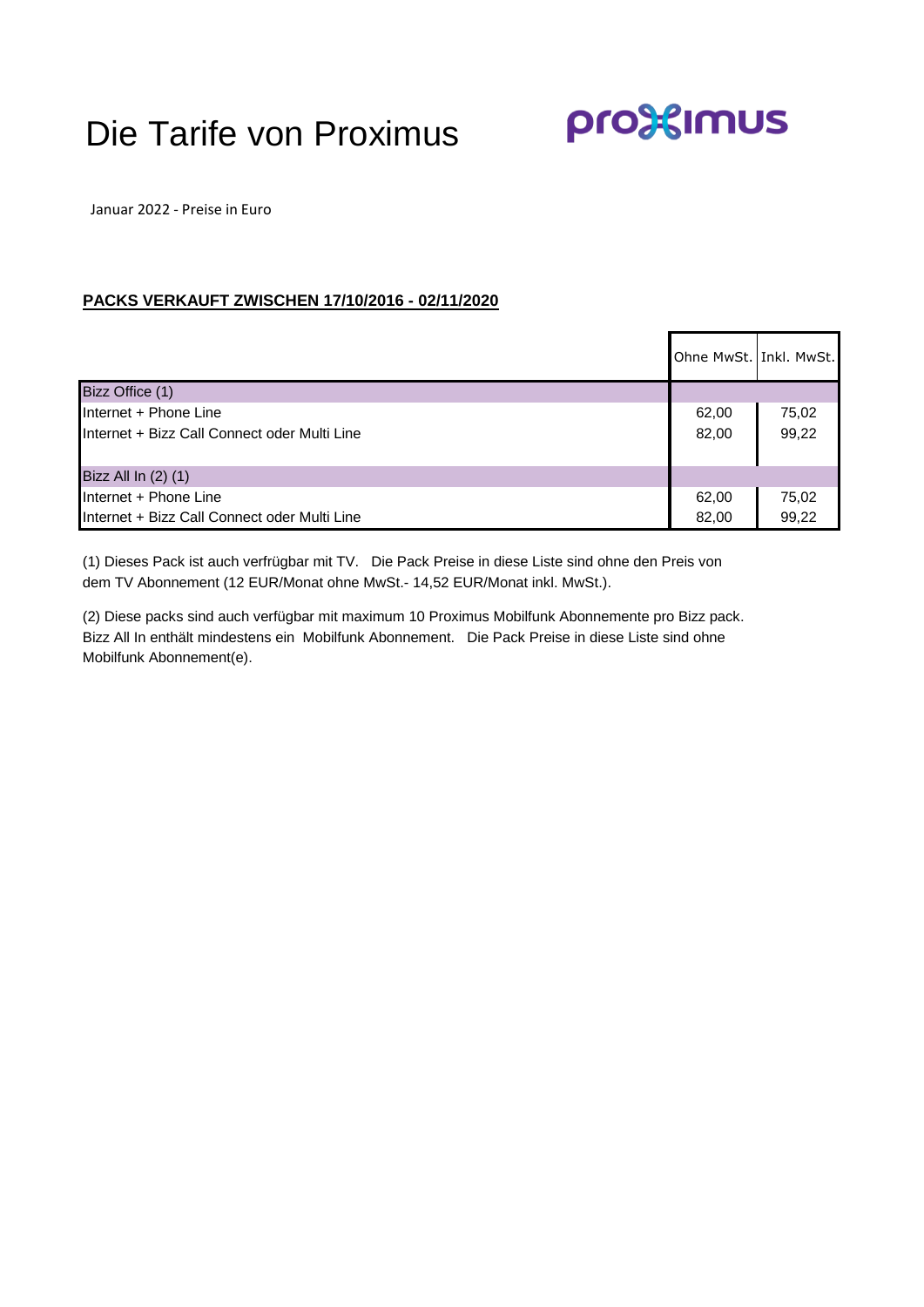## **PACKS VERKAUFT ZWISCHEN 15/04/2012 - 17/10/2016**

| Tel                      | Proximus<br>Mobilfunk | Internet                              | TV  | Ohne MwSt. | Inkl. MwSt. |
|--------------------------|-----------------------|---------------------------------------|-----|------------|-------------|
|                          |                       | Pack Internet Office&Go               |     |            |             |
|                          |                       | Office&Go Comfort                     |     | 43,6360    | 52,80       |
|                          |                       | Office&Go Comfort Only                |     | 43,6360    | 52,80       |
|                          |                       | Office&Go Maxi                        |     | 48,5947    | 58,80       |
|                          |                       | Office&Go Maxi Only                   |     | 48,5947    | 58,80       |
|                          |                       | Office&Go Intense                     |     | 57,9719    | 70,15       |
|                          |                       | Office&Go Intense Only                |     | 57,9719    | 70,15       |
|                          | Bizz Mobile XL 10     | Office&Go Comfort                     |     | 52,8216    | 63,91       |
|                          | Bizz Mobile XL 10     | Office&Go Maxi                        |     | 52,6530    | 63,71       |
|                          | Bizz Mobile XL 10     | Office&Go Intense                     |     | 62,0000    | 75,02       |
|                          | Bizz Mobile XL 10     | Office&Go Comfort Only                |     | 52,8216    | 63,91       |
|                          | Bizz Mobile XL 10     | Office&Go Maxi Only                   |     | 52,6530    | 63,71       |
|                          | Bizz Mobile XL 10     | Office&Go Intense Only                |     | 62,0000    | 75,02       |
|                          | Bizz Mobile XL 10     | Office&Go Comfort                     | TV  | 65.8216    | 79,64       |
|                          | Bizz Mobile XL 10     | Office&Go Maxi                        | TV  | 65,6530    | 79,44       |
|                          | Bizz Mobile XL 10     | Office&Go Intense                     | TV  | 75,0000    | 90,75       |
|                          | Bizz Mobile XL 10     | Office&Go Comfort Only                | TV  | 65,8216    | 79,64       |
|                          | Bizz Mobile XL 10     | Office&Go Maxi Only                   | TV  | 65,6530    | 79,44       |
|                          | Bizz Mobile XL 10     | Office&Go Intense Only                | TV  | 75,0000    | 90,75       |
|                          |                       | Bizz Pack Telephony (+ Mobilfunk)     |     |            |             |
| Phone Line               |                       |                                       |     | 28,3554    | 34,31       |
| <b>ISDN Standard</b>     |                       |                                       |     | 55,8876    | 67,62       |
| <b>ISDN Twin</b>         |                       |                                       |     | 57,0539    | 69,04       |
| ISDN over IP -2 Standard |                       |                                       |     | 55,8876    | 67,62       |
| Phone Line               | Bizz Mobile XL 10     |                                       |     | 36,5951    | 44,28       |
| <b>ISDN Standard</b>     | Bizz Mobile XL 10     |                                       |     | 58,0000    | 70,18       |
| <b>ISDN Twin</b>         | Bizz Mobile XL 10     |                                       |     | 59,0000    | 71,39       |
| ISDN over IP -2 Standard | Bizz Mobile XL 10     |                                       |     | 58,0000    | 70,18       |
|                          |                       | <b>Bizz Pack Internet + Telephony</b> |     |            |             |
| Phone Line               |                       | Office&Go Comfort                     |     | 61,0000    | 73,81       |
| Phone Line               |                       | Office&Go Maxi                        |     | 61,0000    | 73,81       |
| Phone Line               |                       | Office&Go Intense                     |     | 62,0000    | 75,02       |
| <b>ISDN Standard</b>     |                       | Office&Go Comfort                     |     | 75,9991    | 91,96       |
| <b>ISDN Standard</b>     |                       | Office&Go Maxi                        |     | 81,0000    | 98,01       |
| <b>ISDN Standard</b>     |                       | Office&Go Intense                     |     | 86,0000    | 104,06      |
| <b>ISDN Twin</b>         |                       | Office&Go Comfort                     |     | 76,9954    | 93,16       |
| <b>ISDN Twin</b>         |                       | Office&Go Maxi                        |     | 82,0000    | 99,22       |
| <b>ISDN Twin</b>         |                       | Office&Go Intense                     |     | 87,0000    | 105,27      |
|                          | Proximus              |                                       |     |            |             |
| Tel                      | Mobilfunk             | Internet                              | TV. | Ohne MwSt. | Inkl. MwSt. |
| Phone Line               |                       | VDSL Office&Go Pro                    |     | 97,0000    | 117,37      |
| Phone Line               |                       | VDSL Office&Go Pro Extended           |     | 154,0000   | 186,34      |
| Phone Line               |                       | VDSL Office and Go Pro Essential      |     | 98,6971    | 119,42      |
| <b>ISDN Standard</b>     |                       | VDSL Office&Go Pro                    |     | 121,0000   | 146,41      |
| <b>ISDN Standard</b>     |                       | VDSL Office&Go Pro Extended           |     | 178,0000   | 215,38      |
| <b>ISDN Standard</b>     |                       | VDSL Office and Go Pro Essential      |     | 122,6971   | 148,46      |
| <b>ISDN Twin</b>         |                       | VDSL Office&Go Pro                    |     | 122,0000   | 147,62      |
| <b>ISDN Twin</b>         |                       | VDSL Office&Go Pro Extended           |     | 179,0000   | 216,59      |
| <b>ISDN Twin</b>         |                       | VDSL Office and Go Pro Essential      |     | 123,6971   | 149,67      |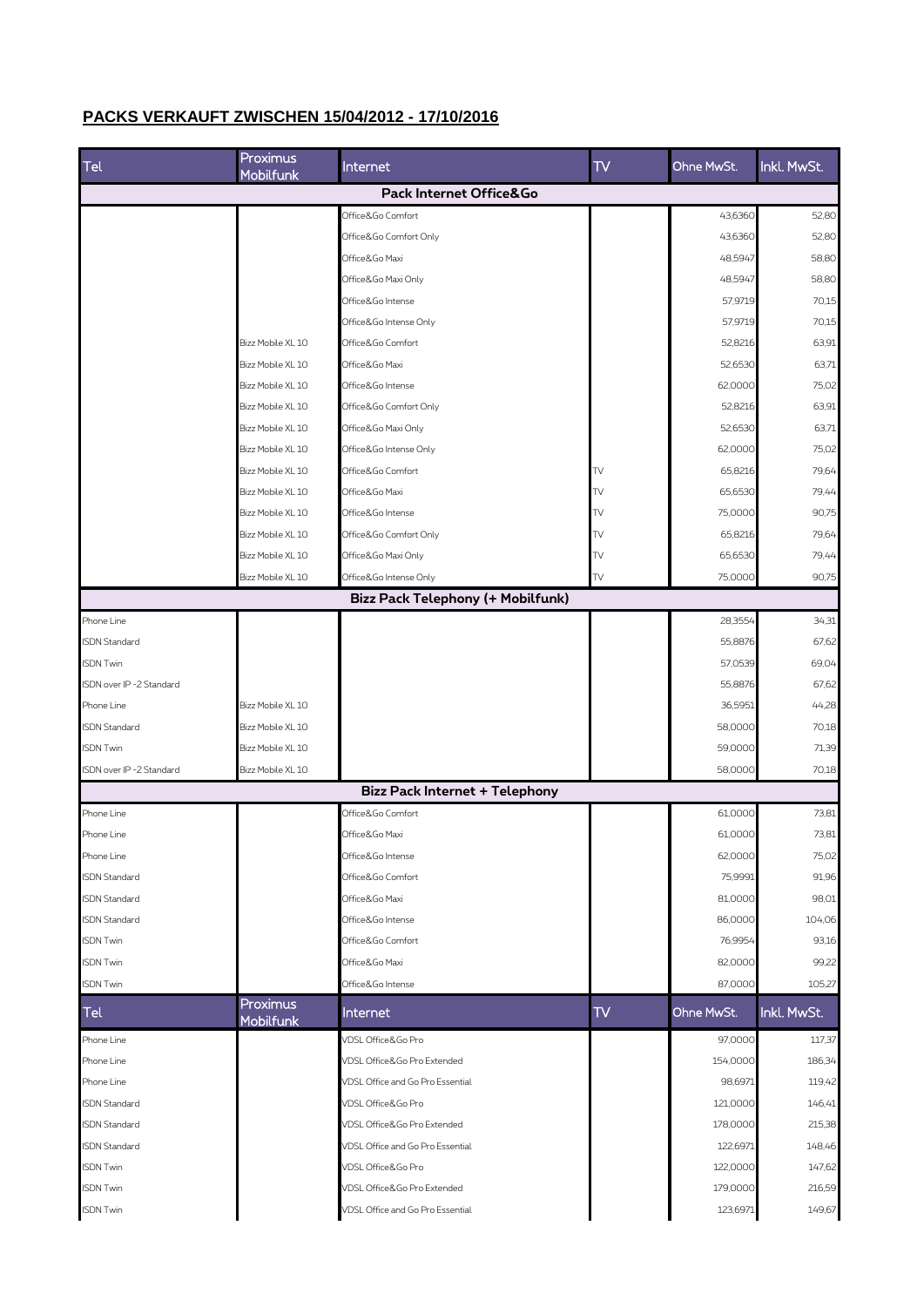| Phone Line                          |                        | ADSL Office&Go Pro                             |     | 97,0000  | 117,37 |  |
|-------------------------------------|------------------------|------------------------------------------------|-----|----------|--------|--|
| Phone Line                          |                        | ADSL Office&Go Pro Extended                    |     | 154,0000 | 186,34 |  |
| Phone Line                          |                        | ADSL Office and Go Pro Essential               |     | 98,6971  | 119,42 |  |
| <b>ISDN Standard</b>                |                        | ADSL Office&Go Pro                             |     | 121,0000 | 146,41 |  |
| <b>ISDN Standard</b>                |                        | ADSL Office&Go Pro Extended                    |     | 178,0000 | 215,38 |  |
| <b>ISDN Standard</b>                |                        | ADSL Office and Go Pro Essential               |     | 122,6971 | 148,46 |  |
| <b>ISDN Twin</b>                    |                        | ADSL Office&Go Pro                             |     | 122,0000 | 147,62 |  |
| <b>ISDN Twin</b>                    |                        | ADSL Office&Go Pro Extended                    |     | 179,0000 | 216,59 |  |
| <b>ISDN Twin</b>                    |                        | ADSL Office and Go Pro Essential               |     | 123,6971 | 149,67 |  |
| Phone Line                          |                        | Office&Go Comfort                              | TV  | 74,0000  | 89,54  |  |
| Phone Line                          |                        | Office&Go Maxi                                 | TV  | 74,0000  | 89,54  |  |
| Phone Line                          |                        | Office&Go Intense                              | TV  | 75,0000  | 90,75  |  |
| <b>ISDN Standard</b>                |                        | Office&Go Comfort                              | TV. | 88,9991  | 107,69 |  |
| <b>ISDN Standard</b>                |                        | Office&Go Maxi                                 | TV  | 94,0000  | 113,74 |  |
| <b>ISDN Standard</b>                |                        | Office&Go Intense                              | TV  | 99,0000  | 119,79 |  |
| <b>ISDN Twin</b>                    |                        | Office&Go Comfort                              | TV  | 89,9954  | 108,89 |  |
| <b>ISDN Twin</b>                    |                        | Office&Go Maxi                                 | TV  | 95,0000  | 114,95 |  |
| <b>ISDN Twin</b>                    |                        | TV<br>Office&Go Intense                        |     | 100,0000 | 121,00 |  |
| Bizz Pack Internet + Telephony VOIP |                        |                                                |     |          |        |  |
| ISDN over IP -2 Standard            |                        | Office&Go Comfort Only                         |     | 76,0000  | 91,96  |  |
| ISDN over IP -2 Standard            |                        | Office&Go Maxi Only                            |     | 81,0000  | 98,01  |  |
| ISDN over IP -2 Standard            |                        | Office&Go Intense Only                         |     | 86,0000  | 104,06 |  |
| ISDN over IP -2 Standard            |                        | VDSLOffice&Go Pro without fixed line           |     | 121,0000 | 146,41 |  |
| ISDN over IP -2 Standard            |                        | VDSLOffice&Go Pro Extended without fixed line  |     | 178,0000 | 215,38 |  |
| ISDN over IP -2 Standard            |                        | VDSL Office&Go Pro Essential w/ofline          |     | 122,6971 | 148,46 |  |
| ISDN over IP -2 Standard            |                        | ADSL Office&Go Pro without fixed line          |     | 121,0000 | 146,41 |  |
| ISDN over IP -2 Standard            |                        | ADSL Office&Go Pro Extended without fixed line |     | 178,0000 | 215,38 |  |
| ISDN over IP -2 Standard            |                        | ADSL Office&Go Pro Essential w/of line         |     | 122,6971 | 148,46 |  |
| ISDN over IP -2 Standard            |                        | Office&Go Comfort                              |     | 76,0000  | 91,96  |  |
| ISDN over IP -2 Standard            |                        | Office&Go Maxi                                 |     | 81,0000  | 98,01  |  |
| ISDN over IP -2 Standard            |                        | Office&Go Intense                              |     | 86,0000  | 104,06 |  |
| ISDN over IP -2 Standard            |                        | VDSL Office&Go Pro                             |     | 121,0000 | 146,41 |  |
| ISDN over IP -2 Standard            |                        | VDSL Office&Go Pro Extended                    |     | 178,0000 | 215,38 |  |
| ISDN over IP -2 Standard            |                        | VDSL Office and Go Pro Essential               |     | 122,6971 | 148,46 |  |
| ISDN over IP -2 Standard            |                        | ADSL Office&Go Pro                             |     | 121,0000 | 146,41 |  |
| ISDN over IP -2 Standard            |                        | ADSL Office&Go Pro Extended                    |     | 178,0000 | 215,38 |  |
| ISDN over IP -2 Standard            |                        | ADSL Office and Go Pro Essential               |     | 122,6971 | 148,46 |  |
| ISDN over IP -2 Standard            |                        | Office&Go Comfort Only                         | TV  | 89,0000  | 107,69 |  |
| ISDN over IP -2 Standard            |                        | Office&Go Maxi Only                            | TV  | 94,0000  | 113,74 |  |
| ISDN over IP -2 Standard            | Office&Go Intense Only |                                                | TV  | 99,0000  | 119,79 |  |